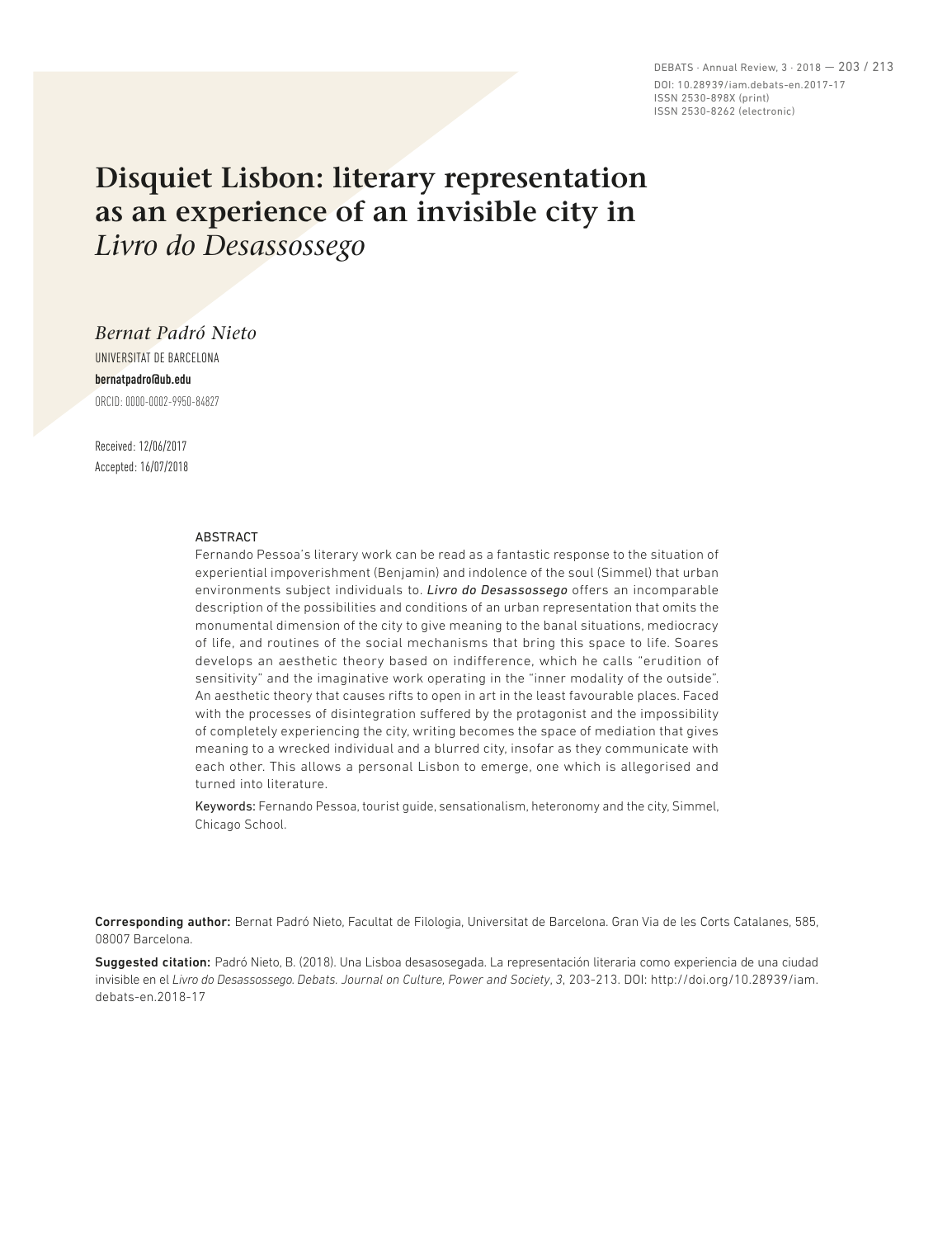*Este livro é um só estado de alma, analisado de todos os lados, percorrido em todas as direcções.* [This book is a single state of soul, analysed from all sides, investigated in all directions.] Exame de consciência, [Self-Examination] Bernardo Soares

> *The city is, rather, a state of mind.* Robert E. Park

#### **I**

Sofronia, one of the invisible cities imagined by Italo Calvino, comprises two parts. One is made of stone and marble and of solemn monuments. The other, of rope, fabric, and the machinery of fairground attractions. One of them is provisional and each year is dismantled so that it can go on tour through different cities. Contrary to common sense, the fixed half of the city is not the one of imposing buildings, but that of the fairgrounds. These are the palaces, ministries, and monuments that are taken down annually. Using this allegory of the city, Calvino led us to a key point: what defines urban life is not so much its cold urban design but rather, the pulse of life brought by the constant dynamism and ephemeral status of the interactions that take place in it. We could add another volatile element: the multiple melancholic memories the city's inhabitants have of the place they once knew and which the very dynamics of change have rendered unrecognisable. This provisional dimension constituting 'urban' is recorded by Álvaro de Campos, Fernando Pessoa's heteronym, in a poem that celebrates the cosmopolitanism of the modern city and begins thus: [Ah, the first few minutes in the cafes of new cities!], and where after mentioning the vehicles and the bustle of the crowd he says: [And through all this, as something that floods and never overflows, / The movement,

the movement, / A fast colourful and human thing that passes and remains].**<sup>1</sup>** This movement in the great European cities can also be exalted in the one situated furthest to the west:

> [The awakening of Lisbon city, later than the others,

The awakening of Rua do Ouro,

The awakening of Rossio, at the café doors […].

For me, nothing is as beautiful as the movement and the feelings.

Life is a big fair and everything is tents and acrobats.

I think of this, I am warmed, but I am not calmed.]**<sup>2</sup>**

<sup>1</sup> "*Ah, os primeiros minutos nos cafés de novas cidades! […] / E através disto tudo, como uma coisa que inunda e nunca transborda, / O movimento, o movimento / Rápida coisa colorida e humana que passa e fica…*" (Campos, 2002, p. 104). Translated into English by the article's editorial translator.

<sup>2</sup> *"Acordar da cidade de Lisboa, mais tarde do que as outras, / Acordar da rua do Ouro, / Acordar do Rossio, às portas dos cafés, […]. / Nada para mim é tão belo como o movimento e as sensações. / A vida é uma grande feira e tudo são barracas e saltimbancos. / Penso nisto, enterneço-me, mas não sossego nunca*" (Campos, 2002, p. 97). Translated into English by the article's editorial translator.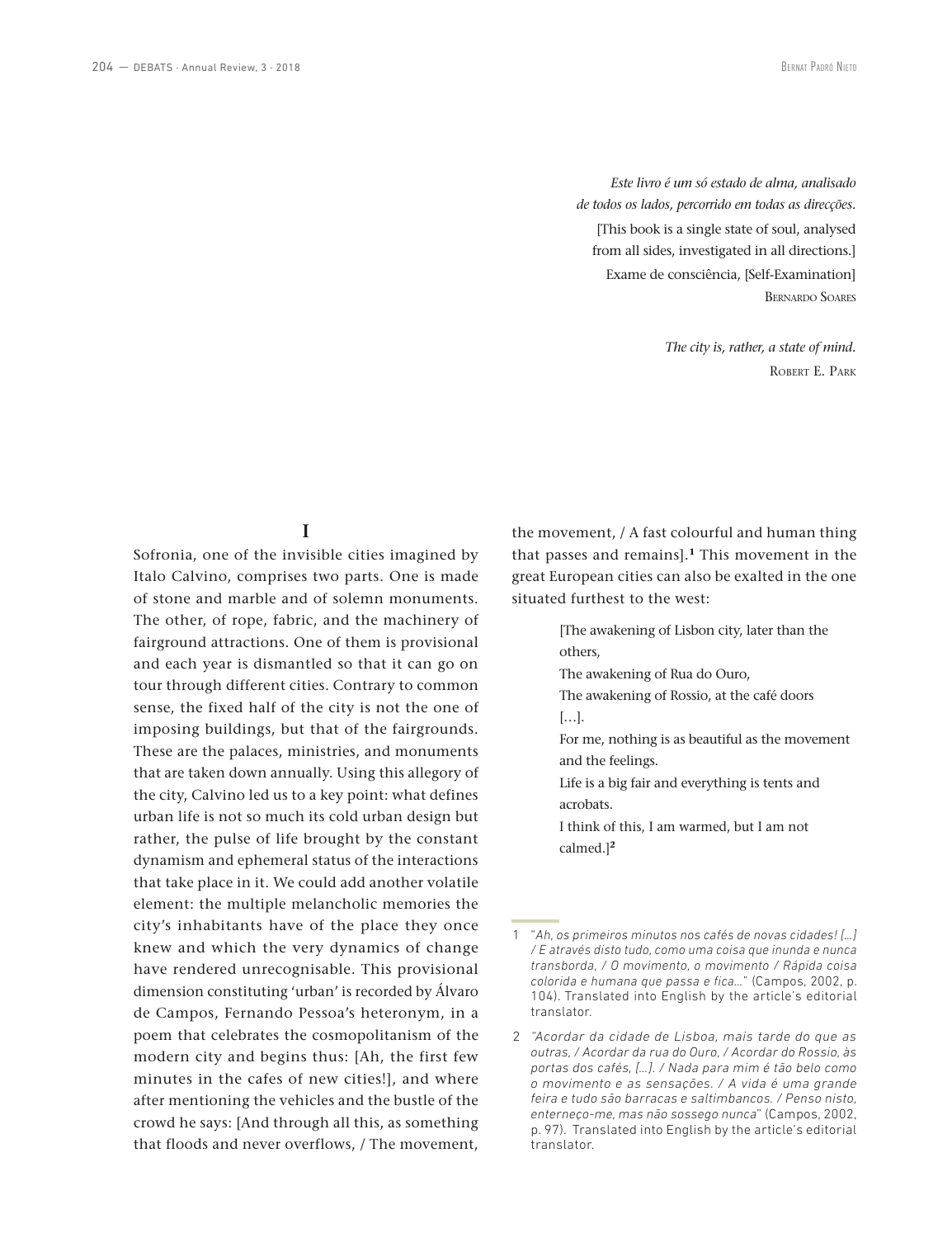There are many poems by Álvaro de Campos that lyrically represent the city, whether it be the futuristic celebration of technology as a new space for a modern epic as a 'triumphant ode'; or be it the elegiac recreation of a Lisbon linked to desire and lost forever amid the mists of the past, as in the two 'Lisbon revisited' poems, one from 1923 and the other from 1926. Between these two dates, Fernando Pessoa wrote a text that was radically different from those in his usual espólio [body of work]. The book *Lisboa: o que o turista deve ver* (*Lisbon: What the tourist should see,* 1925) is a tourist guide aimed at visitors–presumably British ones– arriving in the Portuguese capital by sea, whom the narrator accompanies by car through the most aesthetically and historically representative places in the city. The 42-page long manuscript, typed out in English and complete and ready to publish, was found by Teresa Rita Lopes' team in 1988. This text may have been part of a cultural policy project designed by Pessoa in scattered notes and motivated by what he called the 'European decategorisation' of Portugal (Pessoa, 1993, p. 308). According to Pessoa, the systematic absence of Portugal in foreign texts had to be combated. His program proposed the creation of a general agency called Cosmópolis [Cosmopolis], a publishing company called Grémio Cultural Português [the Portuguese Cultural Guild], and even a Portuguese commercial club. The concerted action of these three institutions would aim to publish propaganda-like books and studies about the country, as well as a book entitled *All about Portugal*, and would create a newspaper in London called Portugal (Lopes, 1997, pp. 15–17). Among the promotional material would be guides for tourists, including the one he personally wrote which was eventually published posthumously.

The Lisbon offered in this guide is an objectified city described with an institutional framing. Along the way, there are buildings, squares, monuments, panoramic views from urban viewpoints, and administrative headquarters and other institutions are pointed out. We are constantly given the measurements of the buildings and monuments and he details the work found in several different museums and libraries, even including the entrance fees and opening hours of some of them. Everything presented is accompanied by a historical account and these stories are as monumental as the Lisbon he describes. It is a pragmatic book that uncritically accepts the conjectures of modern life, such as, for example, the virtue of technology or industrial tourism based on the identification and recognition of an imaginary already accepted before the visit radically opposite postulates to those found in the *Livro do Desassossego* (*The book of disquiet*), where we read: [If I were to travel, I'd find a poor copy of what I've already seen without taking one step] (Pessoa 2001, p. 138)**<sup>3</sup>**. The assertion of modern life, the references to British-inspired social clubs, and the use of the automobile as the preferred means of transportation has meant that some scholars see a similarity between the author of this tourist guide and Álvaro de Campos' early work, which celebrated, with exasperation, the triumph of cosmopolitan technological progress. Yet, as we have already seen, during those years, Campos wrote melancholic poetry about a city revisited but not completely rediscovered. In any case, *Lisboa: o que o turista deve ver* is a book with an instrumental vocation and, therefore, is not poetic. If it had not been written by this great Portuguese genius, we would not be discussing it here. However, it does give us the opportunity to compare two possible representations of Lisbon. The one of the official Lisbon, comprising marble and statues, and the other Lisbon of *Livro do Desassossego*, consisting of reflections and impressions captured by an individual trying to make himself, and his particular interactions with the urban environment, intelligible. As in the case of Sofronia, the first Lisbon is incidental; the second, essential.

<sup>3</sup> "*Se viajasse, encontraria a cópia débil do que já vira sem viajar*". We used the edition of *Livro do Desassossego* translated into English and edited by Richard Zenith (Penguin, 2001). Fragments (fr.) are cited by their numbering according to this edition and with the corresponding title when dealing with the 'large texts'.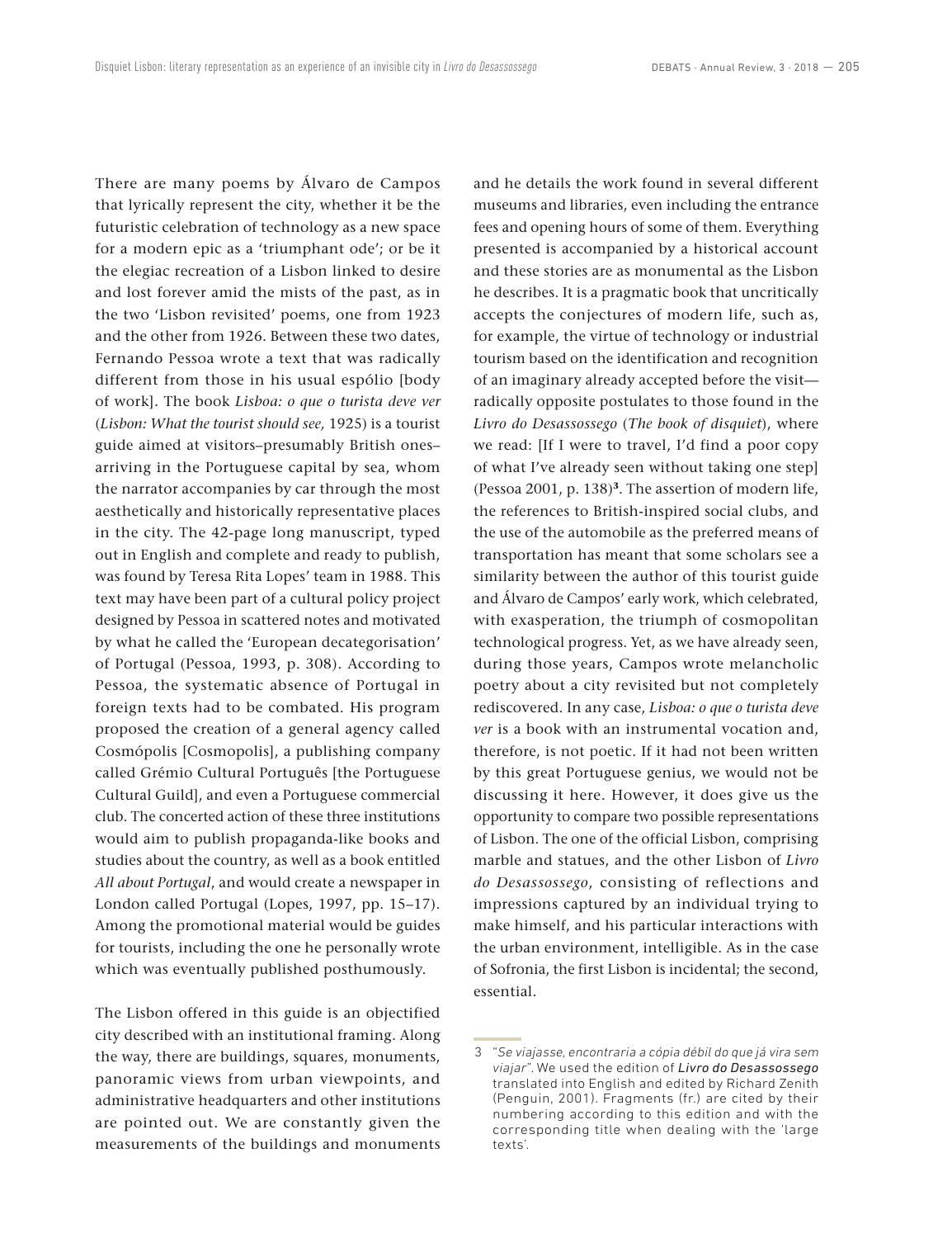## **II**

The now universal literary Lisbon is not a precise paraphrase of its official self. It is the fantastical Lisbon that some verses of the Pessoa *ortónimo* [his orthonym, rather than a heteronym] and Álvaro de Campos ambiguously show, but, above all, it is the one that emerges precisely and concisely in many of the fragments of *Livro do Desassossego* (Pessoa, 2001). The objective correspondence between the city that undulates in dialectic of calmness and one of restlessness can be found in the Baixa Pombalina and its surroundings, a geometrically-designed neighbourhood with parallel and perpendicular streets and architecture built with light-coloured stone. But he registers only meagre references to it: the Rua dos Douradores; Praça do Comércio mentioned using its common name, Terreiro do Paço—Rua d'Alfândega and Rua do Arsenal as meridional coordinates, and on both sides, the hill of the São Jorge castle as a landscape that rises to the east; the Santa Justa lift, which leads up to Bairro Alto and, further away, the São Pedro de Alcântara viewpoint, as north-western references; and the estuary of the Tejo, with its mythical dimension, as a surface upon which the sky is reflected. Occasionally he mentions the Benfica neighbourhood, as a distant, remote destination within the capital; or the city of Cascais, which is perhaps less remote because, via the railway which one can catch in Cais de Sodré in the southwest corner of the Pombal neighbourhood, it is an extension of the Baixa. The centre of everything is the Rua dos Douradores, a secondary street off the Baixa that starts from the Praça da Figueira and finishes in the Rua da Conceição, where tram number 28 passes by and then goes up to Graça. But the Praça da Figueira and the Graça neighbourhood are mentioned only once, and the Rua da Conceição is never referred to. Only the metallic din of the tram or its bell sometimes appear. Therefore, the Rua dos Douradores works as an indeterminate border location where all literature and life are concentrated, hence its augmented dimension: the poetic voice of the book—let us say, that of Bernardo Soares so as not make matters too complicated**<sup>4</sup>**—lives on the fourth floor of one the regular buildings there and works in an office as an assistant accountant.

Apart from these locations, which are barely mentioned, the city is omnipresent but remains blurred: numerous streets, squares, and gardens without names are referred to, as well as trams without numbers, which become just as anonymous as the multitude of passers-by, clerks and labourers who appear, protruding, in the various fragments that make up the work. The Lisbon represented in the *Livro do Desassossego* is not the positive city described from a mental map like the one I provided above, but rather, is a city configured in the consciousness of one who lives in it yet has not fully experienced it. It is interesting that the Baixa according to *Livro do Desassossego*, a privileged urban space—is almost completely ignored in *Lisboa: o que o turista deve ver*, where he limits himself to stating: [From the Praça do Commercio we can go on to the centre of city by any of the three streets which go North from there—Rua do Ouro on the left, Rua Augusta

<sup>4</sup> The *Livro do Desassossego* project was born at least a year before the creation of its heteronymic author, with the appearance of the text 'Na Floresta do Alheamento', the first creative prose published by Pessoa, in the magazine A Águia in August 1913. After the creation of [several] heteronyms in 1914, the project would go through several stages before being allocated the specific name, *Livro do Desassossego.* Letters mentioning the project from the years immediately following suggest that the author considered the work to be orthonymic. Between 1915 and 1930, he doubted whether to attribute it to Vicente Guedes or Barão de Teive and, it seems, Pessoa worked on a first collection of fragments. Some of them even carry the following annotation: "*A. de C. ou L. do D.*" which may mean "*Álvaro de Campos ou Livro do Desassossego*" [Álvaro de Campos or Livro do Desassossego]; in 1930 he again attributed a fragment work to the name "*ortónimo*", but from 1932, he decided that the work should be signed by Bernardo Soares and even wrote the cover text "*Do Livro do Desassossego, / composto por Bernardo / Soares, ajudante de guarda-livros na cidade de Lisboa / por / Fernando Pessoa*" [The Book of Disquiet, / written by Bernardo / Soares, assistant bookkeeper in the city of Lisbon / by Fernando Pessoa]. Despite this, the cover text, as well as the letter to José Gaspar Simões from 28 June 1932, in which he says that "*Bernardo Soares no es un heterónimo, sino una personalidad literaria*" [Bernardo Soares is not a heteronym, but a literary personality] shows that [Soares] is in fact a fictitious author. It would not be until 13 January 1935, in a letter to Adolfo Casais Monteiro, that he would assign Soares the status of being 'semi-heteronymous' (Crespo, 1984, pp. 187–193).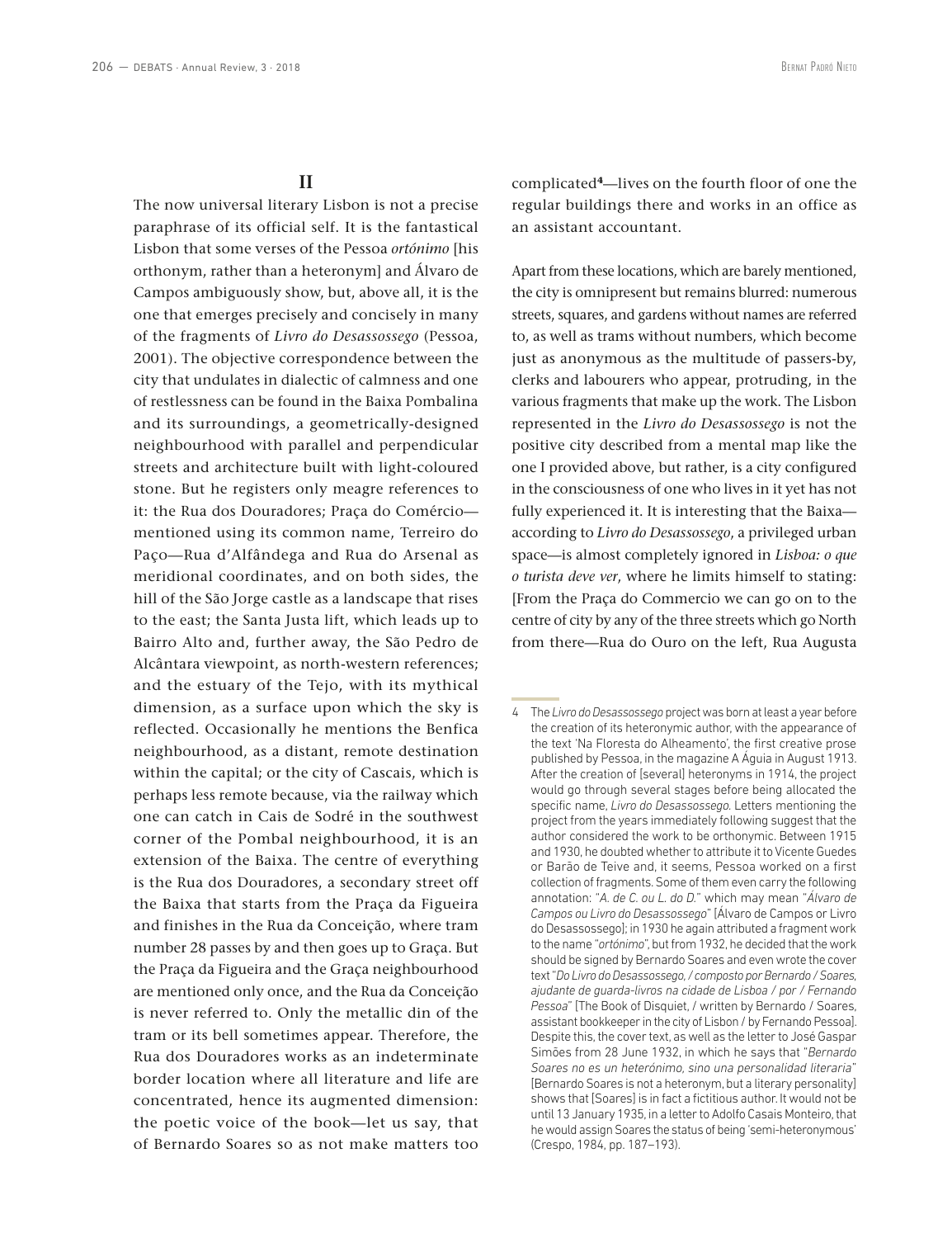(the one with the arch) in the middle, and Rua da Prata on the right. Let us choose Rua do Ouro, which, owing to its commercial importance is the main street of the city] (Pessoa, 1993, p. 37).**<sup>5</sup>** The constructive principle of the guide is orientation within the spatial arrangement of the city. There is always a point of reference that allows one to link each view of the city with the next. Regarding the description of Praça do Comércio in the guide, he tells us:

> We now reach the largest of Lisbon (*sic*) squares, the Praça do Commercio, formerly Terreiro do Paço, as it is still commonly known; this is the square which is known to Englishmen as Black Horse Square and is one of the largest in the world. It is a vast space, perfectly square, lined on three sides by buildings of a uniform type, with high stone arches. All the chief public offices are installed here [...]. The fourth, or South, side of the square is formed by the Tagus itself, very wide in this part and always full of shipping. In the centre of the square stands the bronze equestrian statue of King José I, a splendid sculpture by Joaquim Machado de Castro, cast in Portugal, in a single piece, in 1774. It is 14 metres high. The pedestal is adorned with magnificent figures depicting the rebuilding of Lisbon after the great earthquake in 1755.**<sup>6</sup>**

This is very dissimilar to the presence of this space in *Livro do Desassossego*, where it only becomes relevant insofar as it affects the book's subject, who writes:

> Sometimes I spend hours at the Terreiro do Paço, next to the river, meditating in vain. My impatience keeps trying to tear me away from that peace, and my inertia keeps holding me there. And in this state of bodily torpor that

suggests sensuality only in the way the wind's whispering recalls voices, I meditate on the eternal insatiability of my vague desires, on the permanent fickleness of my impossible yearnings. I suffer mainly from the malady of being able to suffer. I'm missing something I don't really want, and I suffer because this isn't true suffering.**<sup>7</sup>**

The size of the square, "uma das maiores do mundo" [one of the largest in the world] says the guide, the width of the Tejo estuary— "muito largo neste sítio" [very wide at this part], and the solemnity of the statue at its centre, are irrelevant in *Livro do Desassossego*. What Soares mostly records are moods:

> Yes, it's the sunset. Slowly and distractedly I reach the end of the Rua da Alfândega and see, beyond the Terreiro do Paço, a clear view of the sunless western sky. It's a blue sky tinged green and tending towards light grey, and on the left, over the hills of the opposite bank, there's a cowering mass of brownish to lifeless pink fog. An immense peace that I don't have is coldly present in the abstract fall air. Not having it, I experience the feeble pleasure of imagining it exists.**<sup>8</sup>**

It seems as if the Lisbon described were the one that emerges from the street when the narrator looks up over the houses and the hills; or over the roofs from the window of the fourth floor where

<sup>5</sup> "*Da Praça do Comércio podemos avançar para o centro da cidade por qualquer das três ruas que dali seguem para Norte —Rua do Ouro à esquerda, Rua Augusta (a do arco) ao meio, e Rua da Prata à direita. Escolhamos a Rua do Ouro, que, devido à sua importância comercial, é a principal rua da cidade*".

<sup>6</sup> The translation English translation of Lisboa: o que o turista deve ver was published by Shearsman Books (2008).

<sup>7</sup> "*Passo horas, às vezes, no Terreiro do Paço, à beira do rio, meditando em vão. A minha impaciência constantemente me quer arrancar desse sossego, e a minha inércia constantemente me detém nele. Medito, então, num a modorra de físico, que se parece com a volúpia apenas como o sussurro de vento lembra vozes, na eterna insaciabilidade dos meus desejos vagos, na perene instabilidade das minhas ânsias impossíveis. Sofro, principalmente, do mal de poder sofrer. Falta-me qualquer coisa que não desejo e sofro por isso não ser propriamente sofrer*" (Pessoa, 2012, fr. 107).

<sup>8</sup> "*Sim, é o poente. Chego à foz da Rua da Alfândega, vagaroso e disperso, e, ao clarear-me o Terreiro do Paço, vejo, nítido, o sem sol do céu ocidental. Esse céu é de um azul esverdeado para cinzento branco, onde, do lado esquerdo, sobre os montes da outra margem, se agacha, amontoada, uma névoa acastanhada de cor-de-rosa morto. Há uma grande paz que não tenho dispersa fria-mente no ar outonal abstrato. Sofro de não ter o prazer vago de supor que ela existe*" (Pessoa, 2012, fr. 225).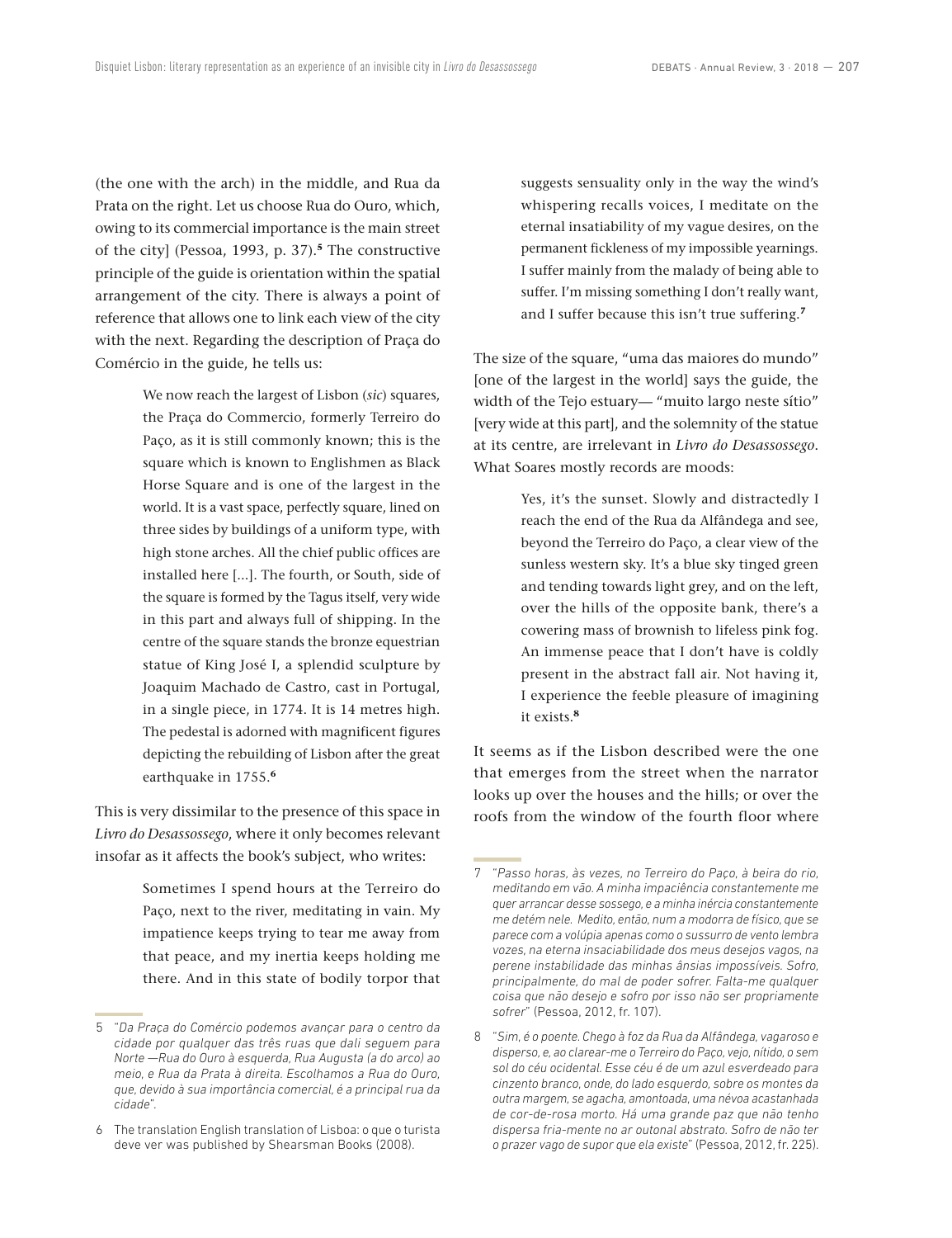he passes sleepless nights; or through the window next to his office desk. As if the urban complex of the capital were the die from which the most indescribable and intangible parts of Lisbon are cast: its atmospheric vicissitudes. In fact, more than a fifth of the 520 fragments comprising the first edition of the book—which is grouped thematically—are totally or partially dedicated to these phenomena (Crespo, 1984, p. 213). These are moments—linked to reflection—which occur in writing when the author becomes self-aware and thematises the cognitive processes that make the urban experience a relevant event.

#### **III**

In the same years Benjamin was working on his reflections on the impoverishment of experience in urban environments and [analysing] how this process was artistically recorded in the literature of Baudelaire, Proust, Kafka, and the Surrealists, Fernando Pessoa was also testing ways to open pathways for art amidst the banality of his surroundings and of his life as a clerk. According to the German thinker, [Walter Benjamin], the urbanisation, demographic massification, and expansion of technology in everyday life in big cities, permanently modified the conditions of perception and limits our ability to understand its citizens. In turn, the mechanisation of [people's] social lives and routine repetition deprives their activities of living of [true] content (Benjamin, 1972; 2012). Pessoa's work, like that of the authors Benjamin studied, enigmatically encodes the complex tensions that individuals preserve—both between each other and with their surroundings—when they are subject to the impoverishment of experience. The sensationalist program and the creation of heteronyms are artistic responses to an existence subjected to the tyrannies of the protocols of urban life. 'Feeling everything in every way' is a reiterative motto in the poetry of Álvaro de Campos. [He was] confronted with the homogenisation of experiences resulting from the unification of the modern world; diversification of modalities of feeling; with the process of urban depersonalisation; dispersion

into multiple personalities. The poem that begins [After all, the best way to travel is to feel] highlights his response:

> The more I feel, the more I feel like many people, The more personalities I have, The more intense, the shriller they are, The more simultaneously I feel them all, The more unitedly diverse, more diffusely attentive, Being, feeling, living, going More I will possess the total existence of the

[universe.**<sup>9</sup>**

At the same time, the depersonalisation caused by urban environments was also being theorised by the sociologists of the Chicago School. In 1938, Louis Wirth affirmed: "Wherever large numbers of differently constituted individuals congregate, the process of depersonalization also enters. This levelling tendency inheres in part in the economic basis of the city" (Wirth, 1938, p. 17). For his part, Robert E. Park had stated in 1925 that:

> The processes of segregation establish moral distances which make the city a mosaic of little worlds which touch but do not interpenetrate. This makes it possible for individuals to pass quickly and easily from one moral milieu to another, and encourages the fascinating but dangerous experiment of living at the same time in several different contiguous, but otherwise widely separated, worlds (Park, 1925, pp. 40–41).

So, it is not bold to say that the poetic project of the drama em gente [drama in people] was borne from the need to overcome the dead end in which modern urban life situated individuals, isolating and splintering their experiences into pieces that were difficult to reconcile. Fernando Pessoa's poetic

<sup>9</sup> "*Quanto mais eu sinta, quanto mais eu sinta como várias pessoas, / Quanto mais personalidades eu tiver, / Quanto mais intensamente, estridentemente as tiver, / Quanto mais simultaneamente sentir com todas elas, / Quanto mais unificadamente diverso, dispersadamente atento, / Estiver, sentir, viver, for, / Mais possuirei a existência total do universo*" (Campos, 2002, p. 251). Translated into English by the article's editorial translator.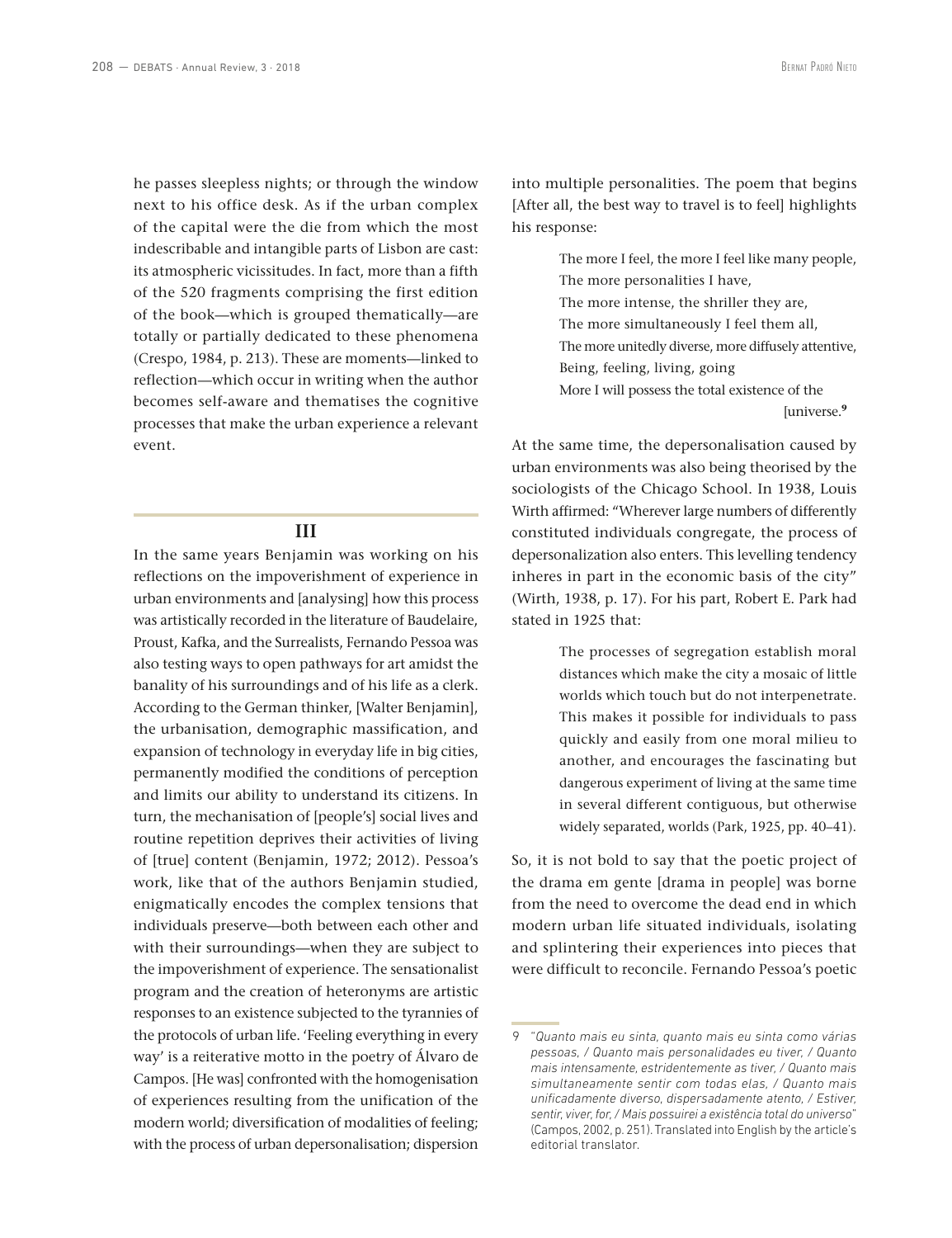response arose from the artistic exacerbation of depersonalisation and disintegration. What gives such a fragmented work as *Livro do Desassossego* a certain unity is this same attitude towards urban life: what in 1903 the German sociologist Georg Simmel called Blasiertheit [a blasé attitude], indolence, or in the terms Bernardo Soares preferred: indifference and, above all, tedium. According to Simmel, individuals who inhabit large cities long to preserve their autonomy from the homogenising forces of society, historical heritage, and the world of technology, and they resist being levelled and exploited by social and technical mechanisms. In psychological terms it is characterised as 'the intensification of a nervous life' (Simmel, 2001, p. 375) because of the excess of impressions that [individuals] constantly receive and that their conscience is unable to fully assume— [I'm an ultrasensitive photographic plate]**<sup>10</sup>**, affirms Bernardo Soares. According to Simmel, the individual in the big city reacts to this accumulation of impressions not with feelings but with logic and exaltation of the consciousness, and [in this way the reaction to new phenomena is transferred to the less sensitive psychic organ]. The rational character of urbanites works in this way, as [the shield of subjective life against the violence of the big city] (Simmel, 2001, pp. 377–378). Years later, in 1920, in *Beyond the Pleasure Principle* (Freud, 2004) Sigmund Freud added that the methods of defence that an individual develops against the impressions they receive from the outside, and which allow them to select, discard, or incorporate them, are precisely those which constitute that person's psyche. Consciousness, according to Freud, appears as a defensive mechanism. Finding it is near impossible to extract the urbanite from this situation, Pessoa derived a whole aesthetic theory, whose synthesis may be the famous verse in the poem '*Ela canta, pobre ceifeira*'. [She sings, poor reaper], which appeared in December 1924 in the magazine Athena, and which says: [I feel with my thoughts].**<sup>11</sup>** Furthermore, we find many variants of this saying in *Livro do Desassossego*:

> The cause of my profound sense of incompatibility with others is, I believe, that most people think with their feelings, whereas I feel with my thoughts.

> For the ordinary man, to feel is to live, and to think is to know how to live. For me, to think is to live, and to feel is merely food for thought. **<sup>12</sup>**

The aesthetic elaboration of this indolence when opposed with the [aforementioned] external stimuli is key to understanding the representation of Lisbon. The street sounds, the noises of cars and trams, snatches of conversation, an image of a garden, or of a square or a street, reach the writer already dulled and exhausted, as if from a distance: [Through the filter of my inattention, I hear fluid, scattered sounds which rise like intermittently flowing waves from outside, as if they came from another world].**<sup>13</sup>** What is distant is, precisely, the city; a city in which one is not really present because one lives within [the context of] an inflated and dramatic self-awareness caused by the intellectualisation of sensitivity. The habitat of the poetic voice of these fragments is the one of urban recreation, based on a process in which this voice itself, in another fragment, is called 'knowledge of sensibility'. It is, as we have already said, an intellectualisation of sensibility: [There's an erudition of acquired knowledge, which is erudition in the narrowest sense, and there's an erudition of understanding, which we call culture. But there's also an erudition of the sensibility]. It is this mechanism

<sup>10 &</sup>quot;*Sou uma placa fotográfica prolixamente impressionável*", (Pessoa, 2012, 'Milímetros' ['Millimetres']).

<sup>11 &</sup>quot;*e eu sinto com o pensamento*" (Pessoa, 2012, fr. 71).

<sup>12 &</sup>quot;*Aquilo que, creio, produz em mim o sentimento profundo, em que vivo, de incongruência com os outros, é que a maioria pensa com a sensibilidade, e eu sinto com o pensamento. Para o homem vulgar, sentir é viver e pensar é saber viver. Para mim, pensar é viver e sentir não é mais que o alimento de pensar*" (Pessoa, 2012, fr. 71).

<sup>13</sup> "*Oiço, coados pela minha desatenção, os ruídos que sobem, fluidos e dispersos, como ondas interfluentes ao acaso e de fora como se viessem de outro mundo*" (Pessoa, 2012, fr. 393).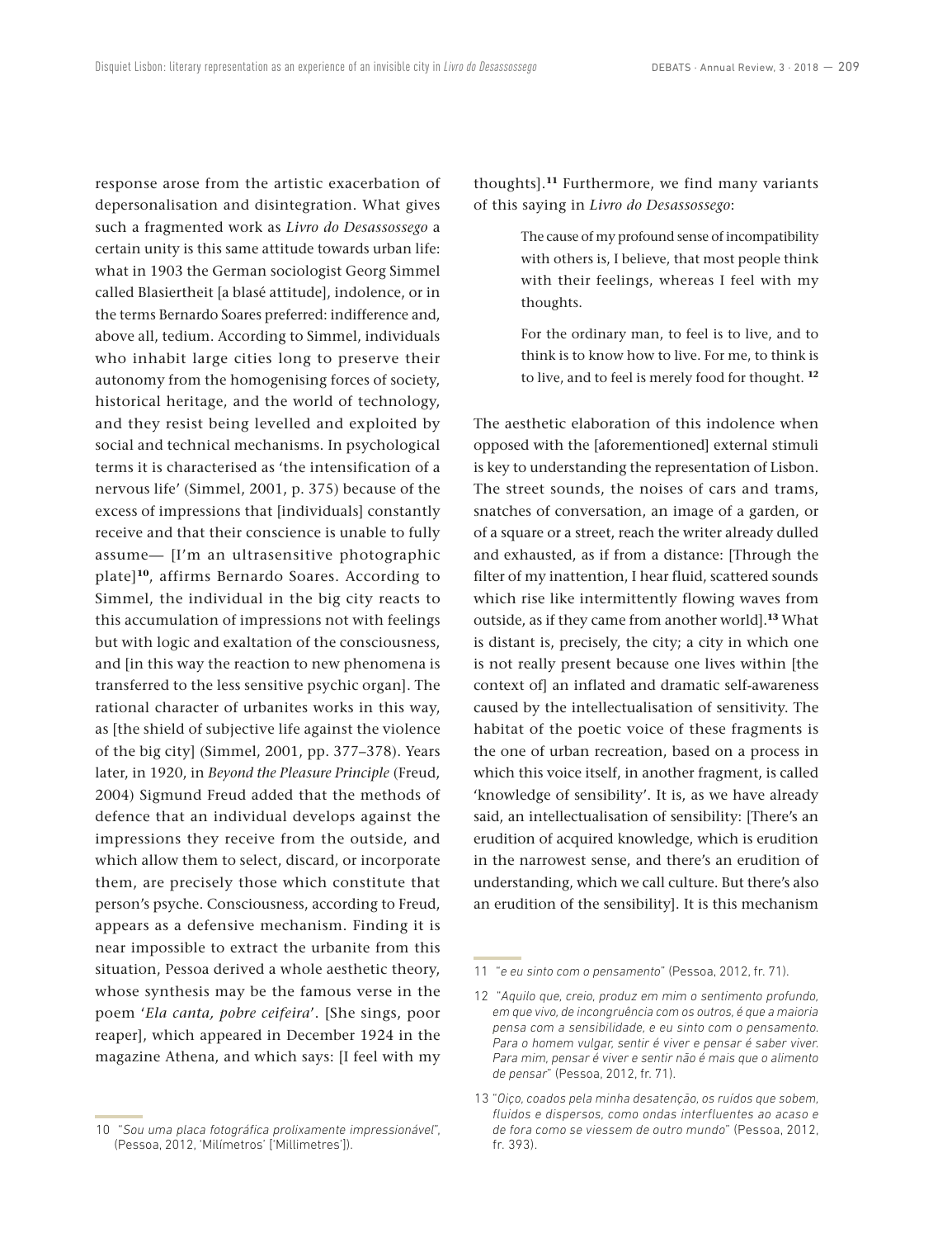that widens the poetic distance, allowing the fragments of the city that reach the imagination to complete with it:

> Erudition of the sensibility has nothing to do with the experience of life. The experience of life teaches nothing, just as history teaches nothing. True experience comes from restricting our contract with reality while increasing our analysis of that contact. In this way our sensibility becomes broader and deeper, because everything is in us – all we need to do is look for it and know how to look.**<sup>14</sup>**

But Pessoa–Soares not only focusses on the development of these poetic processes, he also provokes them and generates their experimental conditions; this requires a certain sophistication in the mechanisms of sensitivity and consciousness. *Livro do Desassossego* is full of examples of and reflections upon this process, such as the large fragments entitled '*Educação sentimental* [Sentimental education], '*Milímetros* (sensaciones de cosas mínimas)' [Millimetres (the sensation of slight things)] or '*O sensacionista*' [The sensationalist].**<sup>15</sup>** In these he insists that we must pay attention to minimal, trivial elements, because an insignificant life can only leave behind a work if it is capable of giving meaning to what is mediocre. Or, as fragment 388 states: [Let's make the receptivity of our senses purely literary, and let's convert our emotions, when they stoop to becoming apparent, into visible matter that can be sculpted into statues with fluid, glowing words].**<sup>16</sup>**

Pessoa thus makes a virtue of necessity: the isolation and anonymity which urban life brings him helps him to abolish every disturbing interaction, while indolence is used to favour a state of drowsiness, semi-consciousness, fatigue, or tedium, thus allowing impressions to transcend this state, making them available for amplification by the imagination. In the fragment '*O sensacionista*', Soares affirms that life is interesting insofar as it is convertible into dreams, and speaks of an exercise of "*decorativismo interior*" [interior decoration] as "*o modo superior e esclarecido de dar um destino à nossa vida*" [the superior and enlightened way of giving a destiny to our life].**<sup>17</sup>** Soares even elaborates an [Aesthetics of indifference]: [The ability to spontaneously abstract whatever is 'dreamable' from each object or event, leaving all of its reality as dead matter in the Exterior World – that is what the wise man should strive for]**<sup>18</sup>**. Following this method, the city often awakens as an inner landscape.

# **IV**

The landscape arises to the extent that a set of visual phenomena are extracted from the continuum in which it is presented; these are endowed with a unity of meaning that does not coincide with the visual field of those who contemplate it. But the Lisbon landscapes that are described in *Livro do Desassossego* are not the result of the nationalisation of the city, but rather, constitute a strange unity with Soares' feelings and thoughts. For example, when he mentions contemplating the city from the São Pedro de Alcântara viewpoint, what Lisbon offers are not landscapes but reflections: [a state of emotion is a landscape [...]. These incidental words were dictated to me by the

<sup>14</sup> "*Há uma erudição do conhecimento, que é propriamente o que se chama erudição, e há uma erudição do entendimento, que é o que se chama cultura. Mas há também uma erudição da sensibilidade. A erudição da sensibilidade nada tem a ver com a experiência da vida. A experiência da vida nada ensina, como a história nada informa. A verdadeira experiência consiste em restringir o contacto com a realidade e aumentar a análise desse contacto. Assim a sensibilidade se alarga e aprofunda, porque em nós está tudo; basta que o procuremos e o saibamos procurar*" (Pessoa, 2012, fr. 138).

<sup>15</sup> For a detailed study of Pessoa's reflections on feelings as a founding basis of literature, see Gil (1987).

<sup>16</sup> "*Tornar puramente literária a recetividade dos sentidos, e as emoções, quando acaso inferiorizem, convertê-las em matéria aparecida para com elas estátuas se esculpirem de palavras fluidas e lambentes* (sic)" (Pessoa, 2012, fr. 388).

<sup>17</sup> "*Um decorativismo interior acentua-se-me como o modo superior e esclarecido de dar um destino à nossa vida*" ('O sensacionista' [The sensationalist], Pessoa, 2012).

<sup>18</sup> "*Saber, com um imediato instinto, abstrair de cada objecto ou acontecimento o que ele pode ter de sonhável, deixando morto no Mundo Exterior tudo quanto ele tem de real —eis o que o sábio deve procurar realizar em si próprio*" (Pessoa, 2012, fr. 428).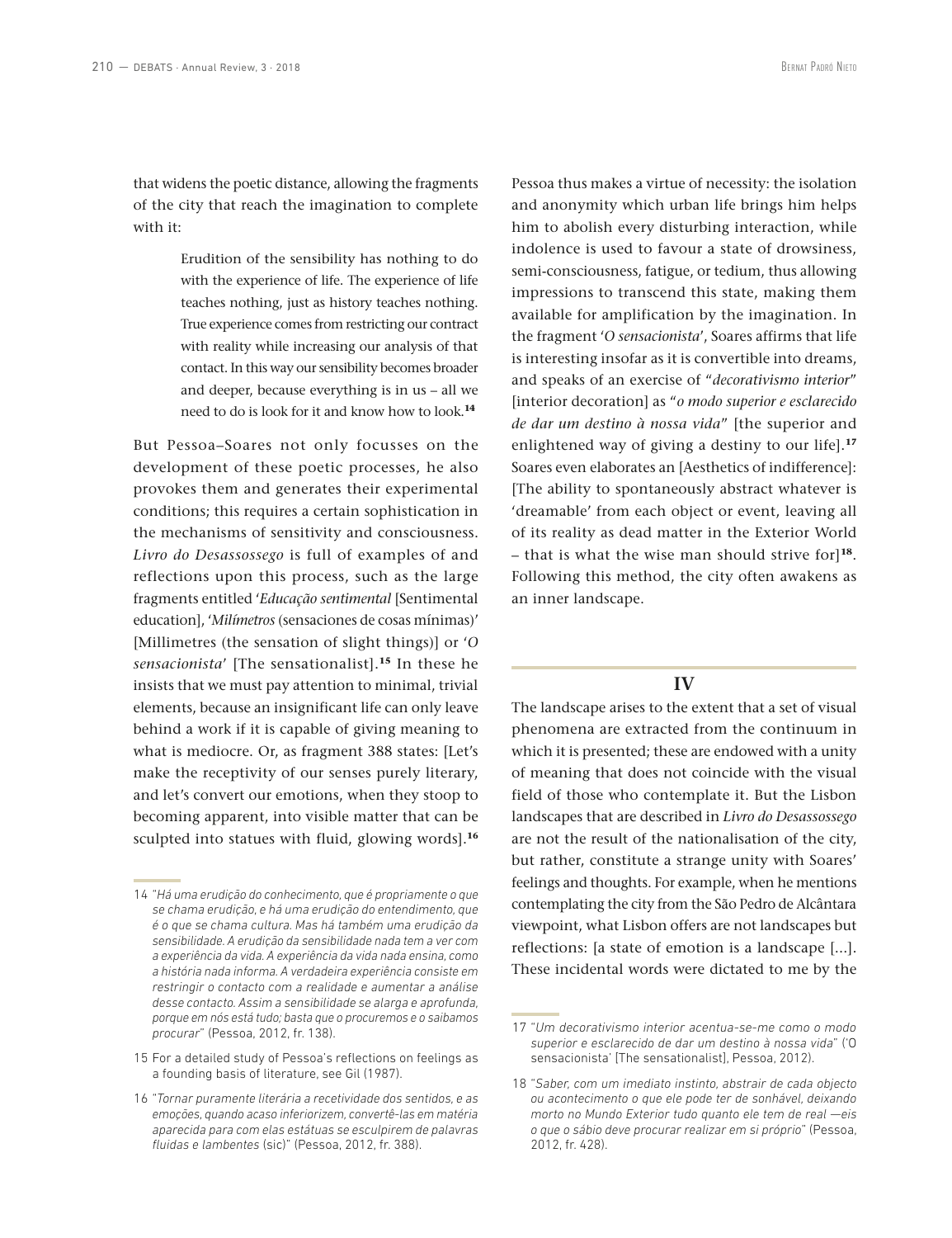panorama of the city as seen from the look-out of São Pedro de Alcântara].**<sup>19</sup>** The writer's drowsy state means that the impressions of the city he receives are fragmented, thus, inevitably, the city landscape cannot be contemplated without the help of the poetic imagination:

> With mental detachment I look at the arrested street full of hurrying people, and I make out the details: the crates piled up on a cart, the sacks at the door of the other warehouse, and, in the farthest window of the grocery on the corner, the glint of those bottles of Portwine that I imagine no one can afford to buy. My spirit abandons the material dimension. I investigate with my imagination. The people passing by on the street are always the same ones who passed by a while ago, always a group of floating figures, patches of motion, uncertain voices, things that pass by and never quite happen.**<sup>20</sup>**

One of the results investigation by using one's imagination is what Ángel Crespo calls "*el efecto de palimpsesto*" [the palimpsest effect] (Crespo, 1984, p. 218). On one occasion (fragment 72), Soares notes that the Tejo has been transformed into a blue lake, and the hills of the far shore, a flattened Switzerland; in another, that the Ganges passes by the Rua dos Douradores (fragment 420). But the ultimate triumph of this procedure, according to Soares himself, was on one occasion when, looking at the Cais do Sodré, he clearly saw, [a Chinese pagoda with odd bells hanging like absurd hats]**<sup>21</sup>** The effect of a palimpsest is not the superposition of an exterior reality onto an imagined interior one; rather, it is the result of what he calls an 'inner version of the outer world': [That's why I constantly strive to alter what I see, thereby making it indisputably mine—by altering the beautiful moment, by lying, [...]—In this way I create, thanks to my experience and my habit of spontaneously seeing when I look, an inner version of the outer world.]**<sup>22</sup>**

Soares' view weaves unprecedented relationships between urban elements which reaffirm the city's importance. If the author of *Lisboa: o que o turista deve ver* dedicated himself to describing the allegories that appear on the pedestals of the equestrian statue in Praça do Comércio or which adorn the arch of the entrance to Rua Augusta representing Generosity, Glory, Genius, and Courage, then Soares emblemises the city's more trivial elements. [Compared with real, ordinary men who walk down the streets], those in its cafés, [cut a figure that can be described only by comparing them to certain elves from dreams] (fragment 360); an old man becomes the symbol of nobody and of nothing (fragment 356). Nonetheless, the symbolic story that determines Soares' understanding of the meaning of his own existence, and of his book, can be read in Rua dos Douradores:

> Ah, I understand! Vasques my boss is Life – monotonous and necessary, imperious and inscrutable Life. This banal man represents the banality of Life. For me he is everything, externally speaking, because for me Life is whatever is external.

<sup>19</sup> "*Um estado da alma é uma paisagem […]. Estas palavras casuais foram-me ditadas pela grande extensão da cidade, vista à luz universal do sol, desde o alto de São Pedro de Alcântara*" (Pessoa, 2012, fr. 72).

<sup>20</sup> "*Os pormenores da rua parada onde muitos andam destacam-se-me com um afastamento mental: os caixotes apinhados na carroça, os sacos à porta do armazém do outro, e, na montra mais afastada da mercearia da esquina, o vislumbre das garrafas daquele vinho do Porto que sonho que ninguém pode comprar. Isola-se-me o espírito de metade da matéria. Investigo com a imaginação. A gente que passa na rua é sempre a mesma que passou há pouco, é sempre o aspecto flutuante de alguém, nódoas de movimento, vozes de incerteza, coisas que passam e não chegam a acontecer*" (Pessoa, 2012, fr. 143).

<sup>21 &</sup>quot;*O meu triunfo máximo no género foi quando, a certa hora ambígua de aspecto e luz, olhando para o Cais do Sodré nitidamente o vi um pagode chinês com estranhos guizos nas pontas dos telhados como chapéus absurdos" (Pessoa, 'A divina inveja*' [Divine envy], 2012).

<sup>22</sup> "*Esforço-me por isso para alterar sempre o que vejo de modo a torná-lo irrefragavelmente meu —de alterar, mentindo-o momento belo […]— e assim crio, de educado que estou, e com o próprio gesto de olhar com que espontaneamente vejo, um modo interior do exterior*" (Pessoa, 'A divina inveja' [Divine envy], 2012).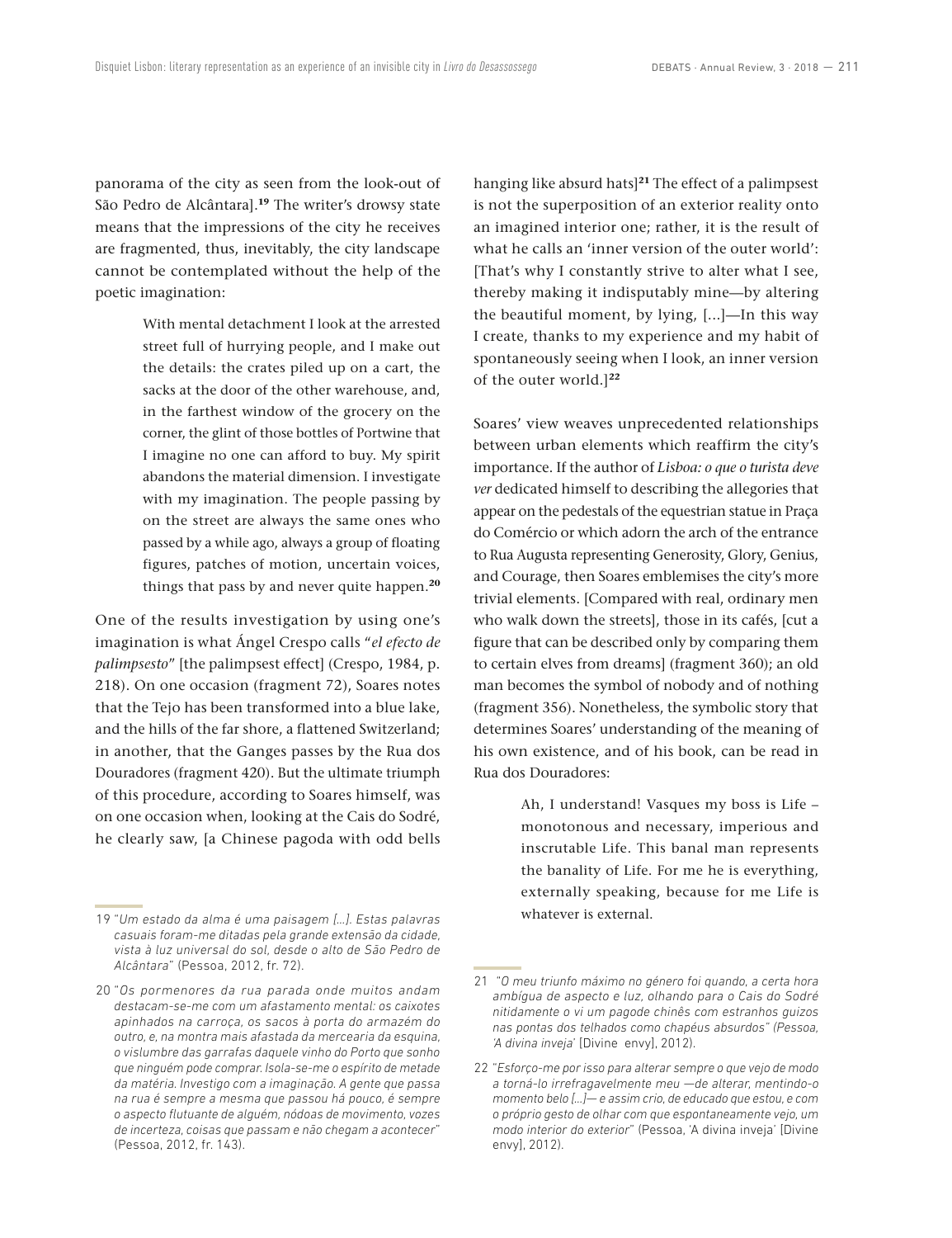And if the office on the Rua dos Douradores represents life for me, the fourth-floor room where I live, on this same Rua dos Douradores, represents Art for me. Yes, Art, residing on the very same street as Life, but in a different place. Art, which gives me relief from life without relieving me of living, being as monotonous as life itself, only in a different place. Yes, for me the Rua dos Douradores contains the meaning of everything and the answer to all riddles, except for the riddle of why riddles exist, which can never be answered.**<sup>23</sup>**

**V**

Numerous passages in the book affirm the non-existence of the exterior city, but even more of them insist on the author's inconsistency. Fragment 262 is an exception. A moment of lucidity allows Soares to note the absence of the city: [In that flash, what I'd supposed was a city proved to be a barren plain]; and where there should be a person, there is a void: [I am the centre that exists only in the geometry of the abyss: I'm the nothing around which everything spins].**<sup>24</sup>** It is understood that this movement is the writing, which rises up within a meditative space so as to give meaning to a self in ruins and a non-existent city—insofar as they mutually question each other. This reinforcement through literature as the only way to bring reality to the phantasmagorical city finds a precedent in Cesário Verde, a poet from the city of Lisbon—and author of a book which, like *Livro do Desassossego*, was published posthumously in 1887—who Soares said he felt was his contemporary (fragment 3). According to Soares, in the *Livro do Desassossego*, Verde functions as a [correction coefficient for {his} vision of the world] (fragment 130). In a passage in which he describes the sentimental landscapes suggested by the smells of the streets, none of them satisfy him, not even those of the landscapes of a remote rural life or of his childhood. Until a smell of boxes causes the poet to recollect: [my dear Cesário! You appear before me and at last I'm happy, for I've returned by way of memory to the only truth, which is literature.].**<sup>25</sup>** Therefore, we reach literature, the only reality for Pessoa–Soares. Elsewhere he states that [All literature is an attempt to make life real. [...] the country, the city and our ideas are all absolutely fictitious things, the offspring of our complex sensation of our own selves. Impressions are incommunicable unless we make them literary].**<sup>26</sup>** Thus, in the *Livro do Desassossego* we have sketches of a theory and an implementation of the literary representation of the city. Through the poetic processes tested by Soares (based on exposure to the conditions of poverty, in turn acquainting him with the experiences of urban life), an invisible Lisbon emerges, made as literature—and therefore as memorable—and elaborated from the banal situations which occur in everyday places in the city; all registered by an author with a mediocre life, but one with a huge and secret literary talent. If any book has contributed to putting Lisbon on the global map, if any work has been more successful in combating the 'European decategorisation' of Portugal, it is not Pessoa's tourist guide—even though it is the best-seller among tourists at Casa Fernando Pessoa. If any Lisbon has become an unforgettable and universal landscape, it is not the Lisbon of solemn monuments and white stone buildings, but that of the Baixa side streets and of Soares' aimless walks. A Lisbon you cannot fully experience if you have not read *Livro do Desassossego*.

<sup>23</sup> ««O patrão Vasques é a Vida. A Vida, monótona e necessária, mandante e desconhecida. Este homem banal representa a banalidade da Vida. Ele é tudo para mim, por fora, porque a Vida é tudo para mim por fora. E, se o escritório da Rua dos Douradores representa para mim a vida, este meu segundo andar, onde moro, na mesma Rua dos Douradores, representa para mim a Arte. Sim, a Arte, que mora na mesma rua que a Vida, porém num lugar diferente, a Arte que alivia da vida sem aliviar de viver, que é tão monótona como a mesma vida, mas só em lugar diferente. Sim, esta Rua dos Douradores compreende para mim todo o sentido das coisas, a solução de todos os enigmas, salvo o existirem enigmas, que é o que não pode ter solução» (Pessoa 2001: fr. 9).» (Pessoa 2001: fr. 9).

<sup>24 &</sup>quot;*Quando brilhou o relâmpago, aquilo onde supus uma cidade era um plaino deserto […]. Sou o centro que não há nisto senão por uma geometria do abismo; sou o nada em torno do qual este movimento gira*" (Pessoa, 2012, fr. 262).

<sup>25</sup> "*Ó meu Cesário, apareces-me e eu sou enfim feliz porque regressei, pela recordação, à única verdade, que é a literatura*" (Pessoa, 2012, fr. 268).

<sup>26</sup> "*Toda a literatura consiste num esforço para tornar a vida real. […] Os campos, as cidades, as ideias, são coisas absolutamente fictícias, filhas da nossa complexa sensação de nós mesmos. São intransmissíveis todas as impressões salvo se as tornarmos literárias*" (Pessoa, 2012, fr. 117).